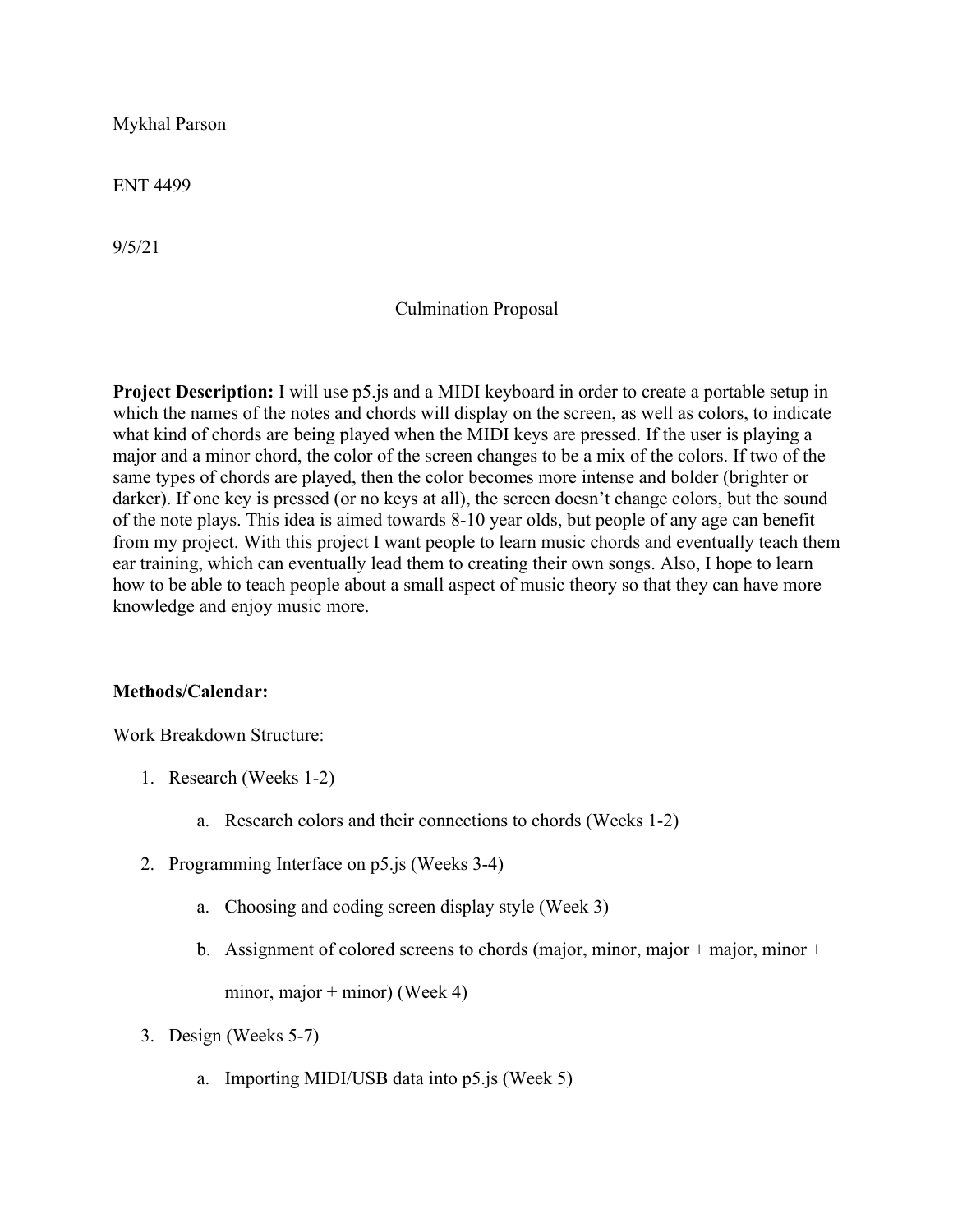- i. Console log used to see if chords are entered correctly when pressed
- b. Placement of chord names on screen (Week 6)
- c. Sounds of chords implemented (Week 6)
- 4. Programming Graphical Objects (Visuals that connect to chords) (Week 7)
	- a. Displays of shapes and images chosen
- 5. Prototyping/Testing (Weeks 8-10)
	- a. Initial self-tests (Week 8)
		- i. Self-testing captured on camera
	- b. Testing with friends and family (Week 9)
		- i. Showing test subjects my video from week 8 to help them with ear training
	- c. Final changes to project (Week 10)
	- d. Last tests of project (Week 10)

## **Deliverables:**

Web application prototype

## **Resources:**

| Hardware:                        | Software:                       |
|----------------------------------|---------------------------------|
| MIDI Keyboard (Owned by Me)      | Processing/p5.js                |
| Laptop (My personal MacBook Air) | Microsoft Word (To document any |
|                                  | notes)                          |
|                                  | Logic Pro X                     |
|                                  | Music Theory Websites           |
|                                  |                                 |

Other: Scholar Papers (City Tech Library)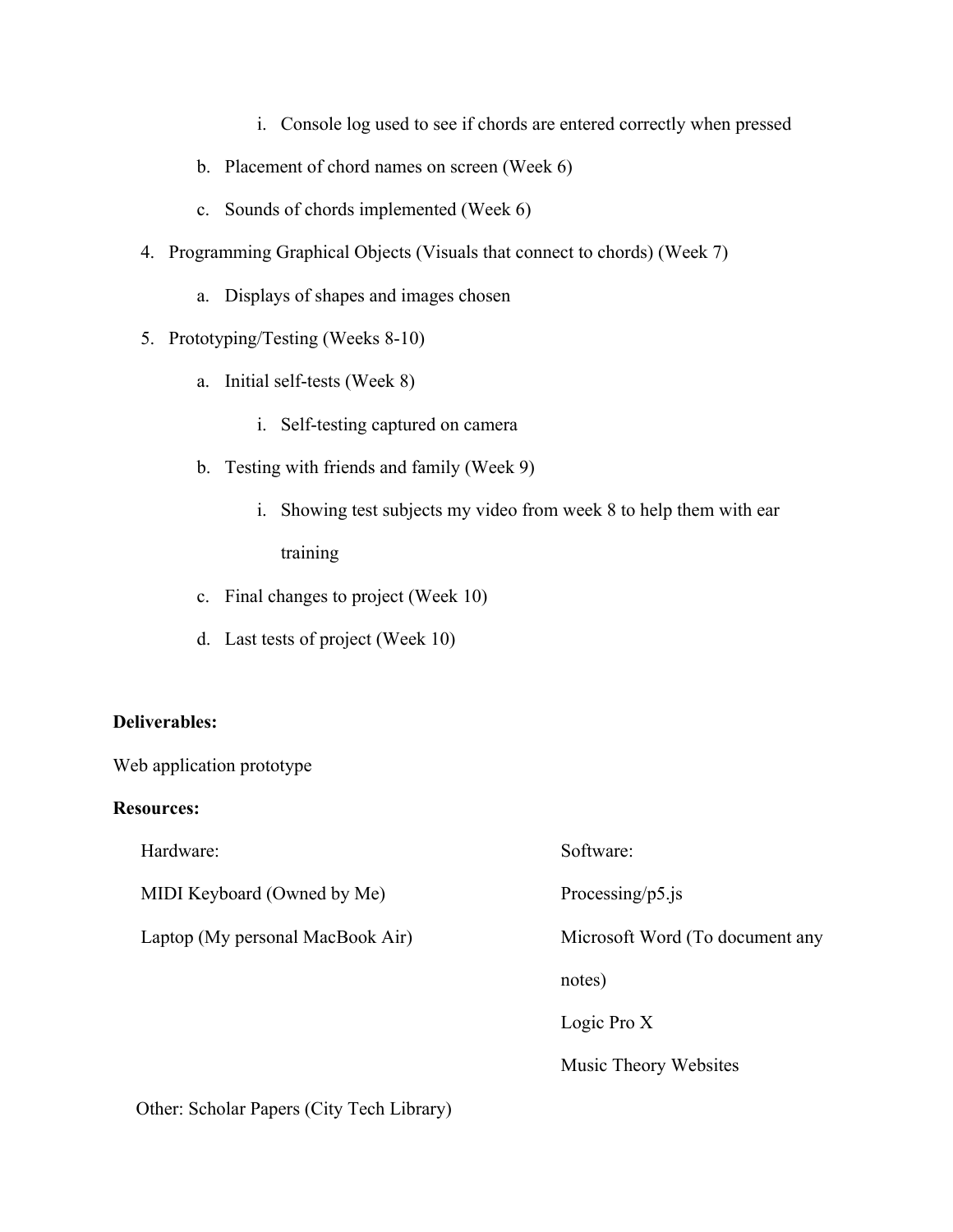## **Budget:**

Culmination Project Budget PM: Mykhal Parson

| Name                  | Description              | Price  |
|-----------------------|--------------------------|--------|
| MIDI Keyboard         | Personal Keyboard (USB)  | \$0.00 |
| MacBook Air           | Personal Laptop          | \$0.00 |
| Processing            | Free sketchbook software | \$0.00 |
| <b>Scholar Papers</b> | (From City Tech Library) | \$0.00 |
|                       | <b>Total Cost:</b>       | \$0.00 |

# **Proposed table of contents/Portfolio Outline:**

- Research Phase findings
- How my app works